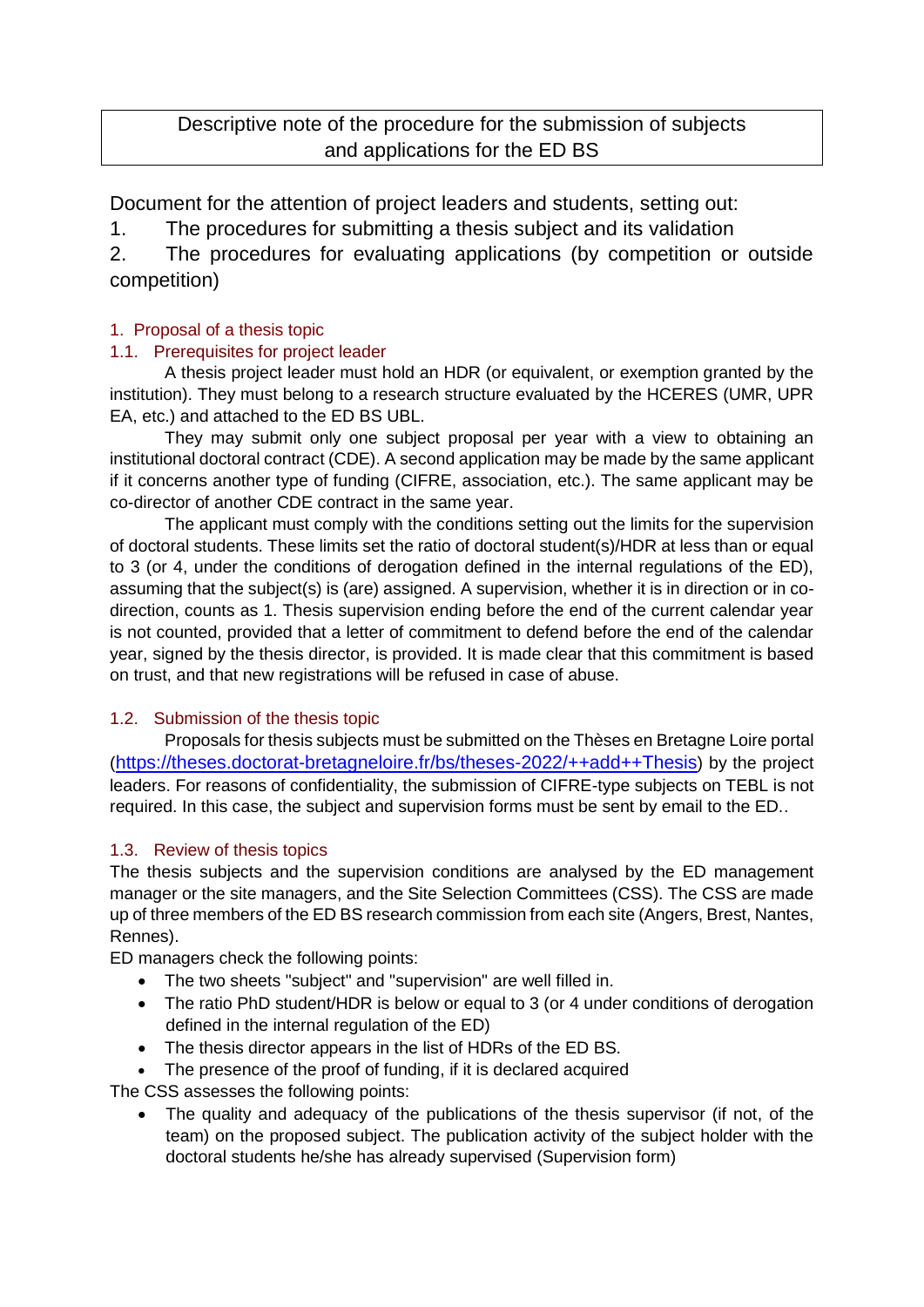- The fate of the subject holder's and the team's former doctoral students. In particular, the professional future (fixed-term contract, permanent contract, adequacy with the level of study) after the end of the thesis is taken into account.
- The status of a possible mediation procedure in progress between the project leader and one (or more) doctoral student(s)

### 1.4. Posting of topics online

The online publication of the topic is made by the executive manager when all the criteria are met.

### 2. Applying for a doctoral degree

## 2.1. Application process

The student must apply for a doctorate on the Thèses en Bretagne Loire portal [\(https://theses.doctorat-bretagneloire.fr/\)](https://theses.doctorat-bretagneloire.fr/) under the heading "Apply for a subject". The following documents are required:

- a detailed curriculum vitae outlining the student's academic career and research experience,
- a certificate of the ranking obtained in the 2nd year (semesters 9 and 10) signed by the Master's supervisor. In the absence of the final ranking, the ranking obtained in semester 9 (generally corresponding to the theoretical training) is accepted at this stage; in case of absence of ranking in the training, a certificate signed by the head of the training stipulating the absence of ranking and giving an opinion concerning the merit of the candidate must be provided. The final ranking replaces the provisional ranking as soon as it is known. If the student already has it, a copy of the national diploma of Master 2 or another diploma conferring the grade of Master at the end of a training course establishing his/her aptitude for research,
- a summary of the research work carried out during the 2nd year of the Master's programme and, if applicable, during the 1st year of the Master's programme; the total should not exceed one page (approximately 400 words)
- a letter stating the applicant's motivation for undertaking a thesis,
- a summary of the research project (the candidate must have contacted the project leader and obtained his/her authorisation to apply for the subject),
- letters of recommendation from teachers, internship supervisors (optional).

# 2.2. Admissibility of applications

The ED BS secretariat checks the administrative admissibility (decree of 25 May 2016) of these applications. The candidate is notified by an e-mail from the Director (or Deputy Director) of the ED BS in case of rejection of his/her application.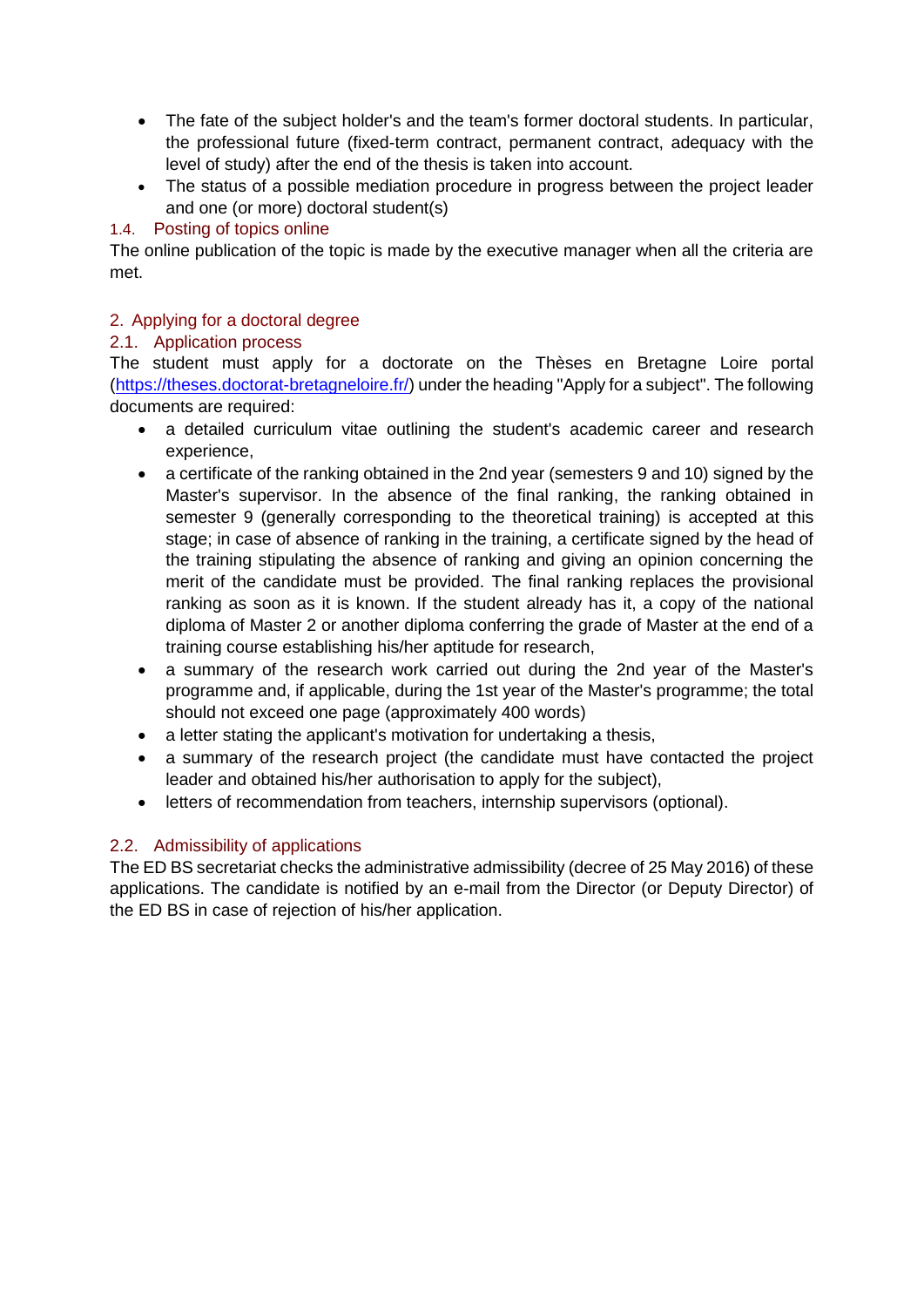#### 3. Application assessment procedures

Depending on the source of funding for the doctoral thesis, the evaluation of applications will be done outside the competition or via the ED competition.

- The non-competitive procedure concerns salaried candidates, CIFRE applications, funding from ANR-type contracts, associations or foundations, and co-supervised theses. It also concerns allocations co-financed with the Brittany (ARED) or Pays de la Loire regions, such as allocations from the Ligue contre le Cancer/Région, INSERM/Région, etc.
- The ED competition concerns students who are candidates for a Contrat Doctoral d'Etablissement (CDE). By extension, the competition is open to mixed funding involving a CDE/ARED component. A list of Doctoral Contracts is established for each site, in consultation with the funding institution.

### 3.1. Out-of-competition evaluation procedure

The candidate's funding must be justified, in accordance with article 7 of the doctoral school's internal regulations. Even when the funding has been obtained, the student must apply for the thesis subject proposed by the project leader (see § 1 and 2).

The CSS (see § 1.3) assesses the application files as requests are received during the year. The evaluation criteria taken into account by the CSS are:

- results obtained during the Master
- research experience
- skills in line with the chosen thesis subject
- validation of the application by the thesis director.

The CSS reserves the possibility of auditioning the candidates (on site) according to modalities equivalent to the ED competition oral. If a student has been accepted in session 2 of his master 2, this audition will be systematic.

When necessary, a confidentiality agreement may be signed by the members of the CSS (CIFRE funding for example).

After examining the file and possibly interviewing the candidate, the members of the CSS deliberate and formulate an opinion concerning the student's application which is transmitted to the ED Director. The authorisation for final registration is delivered by the Presidency of the University to which the student belongs, after recommendation of the Director of the ED.

#### 3.2. Procedure via the ED competition A. Selection of applications

The selection of application files for the audition for the ED's competition for the allocation of CDEs depends on the policy of the funding institution. Thus, depending on the sites, the directors of the research structure (units or EA) may be asked to propose application files, or the selection may involve the ED. In the latter case, the CSS, enriched by a site doctoral student representative who is a member of the ED Council (CSS+), evaluate the application files according to criteria identical to the non-competition procedure.

A subject leader can present only one candidate for the audition. The same candidate can only apply for one subject proposed to the competition.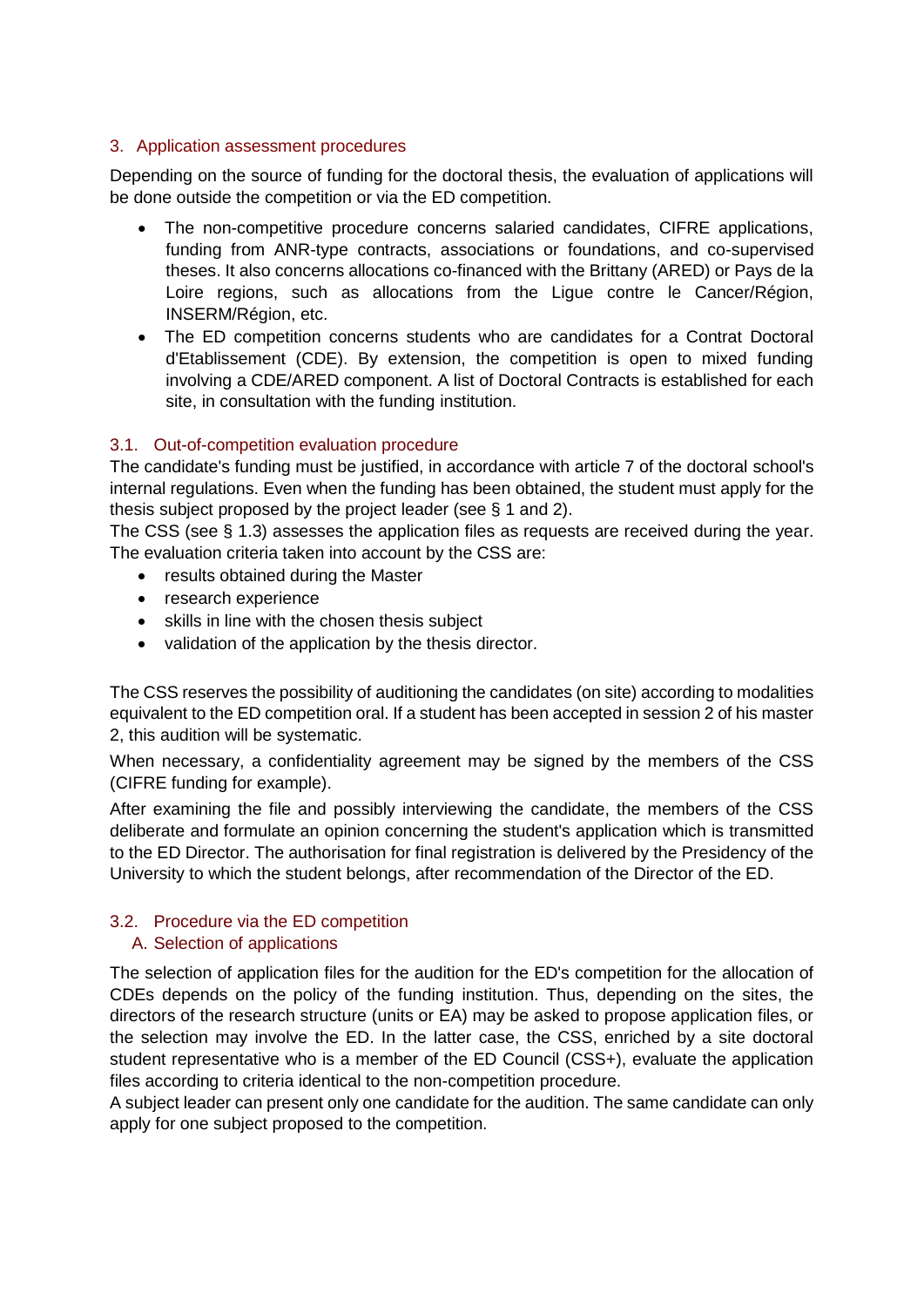#### B. Jury of the oral admission

To compose the admission juries, the ED invites the HDRs of the four sites by a call for applications, an arbitration is then carried out by the ED Research Commission so that the representativeness of the research laboratories, the competences and the male/female parity are respected as much as possible.

Four juries are constituted to audition the students on the four different sites. Each jury is made up of 8 HDRs, of which a maximum of 4 come from the site of origin, and a minimum of 4 from the other sites. The 8 members must be representative of at least three sites. The presence of members of the Research Commission on these juries ensures knowledge of the procedures. The director and deputy directors of the ED moderate the hearings and ensure the neutrality of the procedure.

#### C. Practical details of the oral admission test

The admission oral takes place at each sites. It consists of a 25-minute interview between the candidate and the jury, during which they are asked:

- introduce themselves and their research internship work (Master 2) (3-4 min)
- present their thesis research project, develop their motivations and explain their conception of their future thesis work (5-6 min).

As the hearing will be held in closed session, thesis supervisors are not invited to this hearing. A video projector (presentation in pdf strongly recommended) is available. This presentation should not exceed 10 minutes and is followed by a 15-minute interview with the jury. Auditions may be conducted in English for foreign candidates. Candidates located abroad may be auditioned by videoconference. Technical tests will be organised the day before between the ED and the candidates to ensure that the technical connection is working properly. In case of technical malfunction on the day of the audition, the ED cannot be held responsible. Telephone interviews are not allowed.

### D. Evaluation of candidates

The admission oral aims to inform the jury about the candidate's ability to undertake a successful research training in terms of acquired skills and professional project. The criteria chosen by the jury are :

- research and research experience: motivation, research skills, disciplinary and technical skills in relation to the chosen subject
- ability to analyse and conduct the chosen subject: justification of the choice of subjects, situation in the general problematic, scientific understanding of the subject, ability to show the adequacy between skills and the chosen subject, quality of the proposed approach
- the ability to express oneself orally
- the integration of the thesis into a professional project.

At the end of the auditions, each member of the Jury establishes a ranking of all the candidates he or she has auditioned. In order to break any ties, discussions may take place at this stage and the final ranking of the jury is approved by all its members. For each site, a main list of successful candidates is established, as well as a supplementary list in order of merit. The jury reserves the right not to rank a candidate whose level proves to be too low. The jury may be required to meet afterwards by video conference in the particular case of "arrowed" contracts (such as ARED or certain CDEs).

#### E. Candidate admission

The rankings of the files and the oral of each candidate are compiled by the ED to establish the final list of admitted candidates. The ranking of the files is weighted at 40% of the final